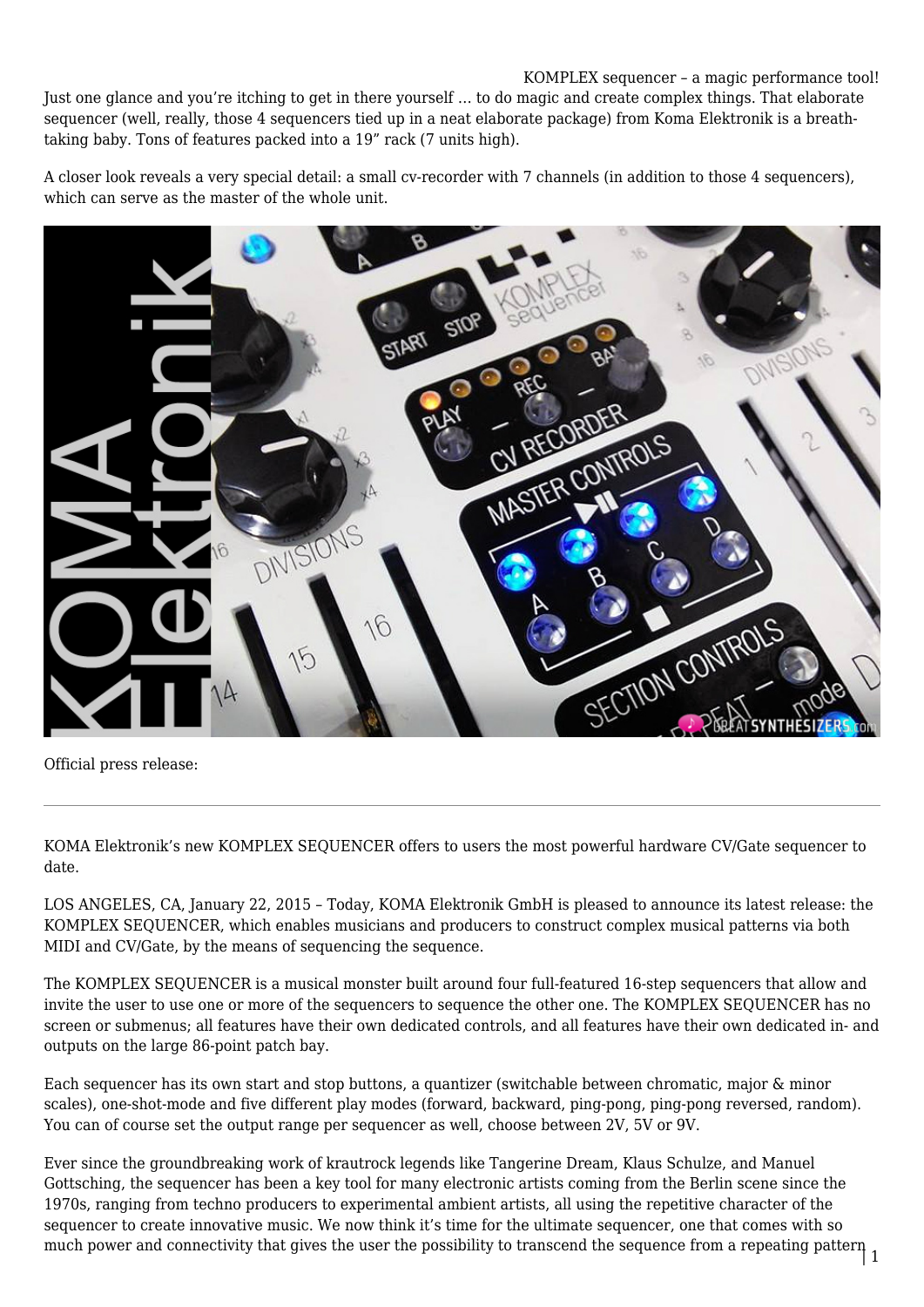to an ever evolving cadence of sound.

By patching both internal and external CV-sources to the patch bay of the KOMPLEX, the user is able to control the parameters for Sequence Start Point, Sequencer Clock Division, the amount of the Glide between the steps, Skip Step, Repeat Step and Repeat Length. Also, you can Transpose the whole sequence via CV, start it with an external trigger signal and use, for example, an LFO or another sequence to control Sequence Length or Gate Length. This adds up to 20 in- and outputs per individual sequencer, which, when you include the CV recorder outputs, adds up to 86 CV patch points on the whole machine, all conveniently located on the front panel.

Designed as a large 19″ 7U surface, the KOMPLEX invites the user to plug and play. The LED's on the 64 step-sliders show the active step, the 64 corresponding RGB LED's under the sliders' push buttons allow you to set the sequencer start point, choose active steps, set the Glide per step, set the Gate per step, set the amount of Repeats per step and Repeat mode. Besides this, they also choose the output MIDI channel for each sequence. Extra features include a 7 channel CV-recorder whose bank selection is controllable via CV and master start/stop to start/stop all sequencers at once.

The KOMPLEX SEQUENCER is compatible with almost all synthesizers that accept CV/Gate and/or MIDI. No matter if you have a small modular system or a studio filled with vintage synths, the KOMA Elektronik KOMPLEX SEQUENCER will open a whole new world of playability and creativity, allowing you to start creating where all other sequencers stop.

The KOMPLEX SEQUENCER will be available at select retailers worldwide in Spring 2015 for an MSRP of \$1500.00. To learn more about the KOMPLEX SEQUENCER or KOMA Elektronik's full line of electronic musical instruments and accessories, please visit [www.koma-elektronik.com](http://www.koma-elektronik.com).



Further information can be found on the KOMA Elektronik facebook site: <https://www.facebook.com/KOMAelektronik>